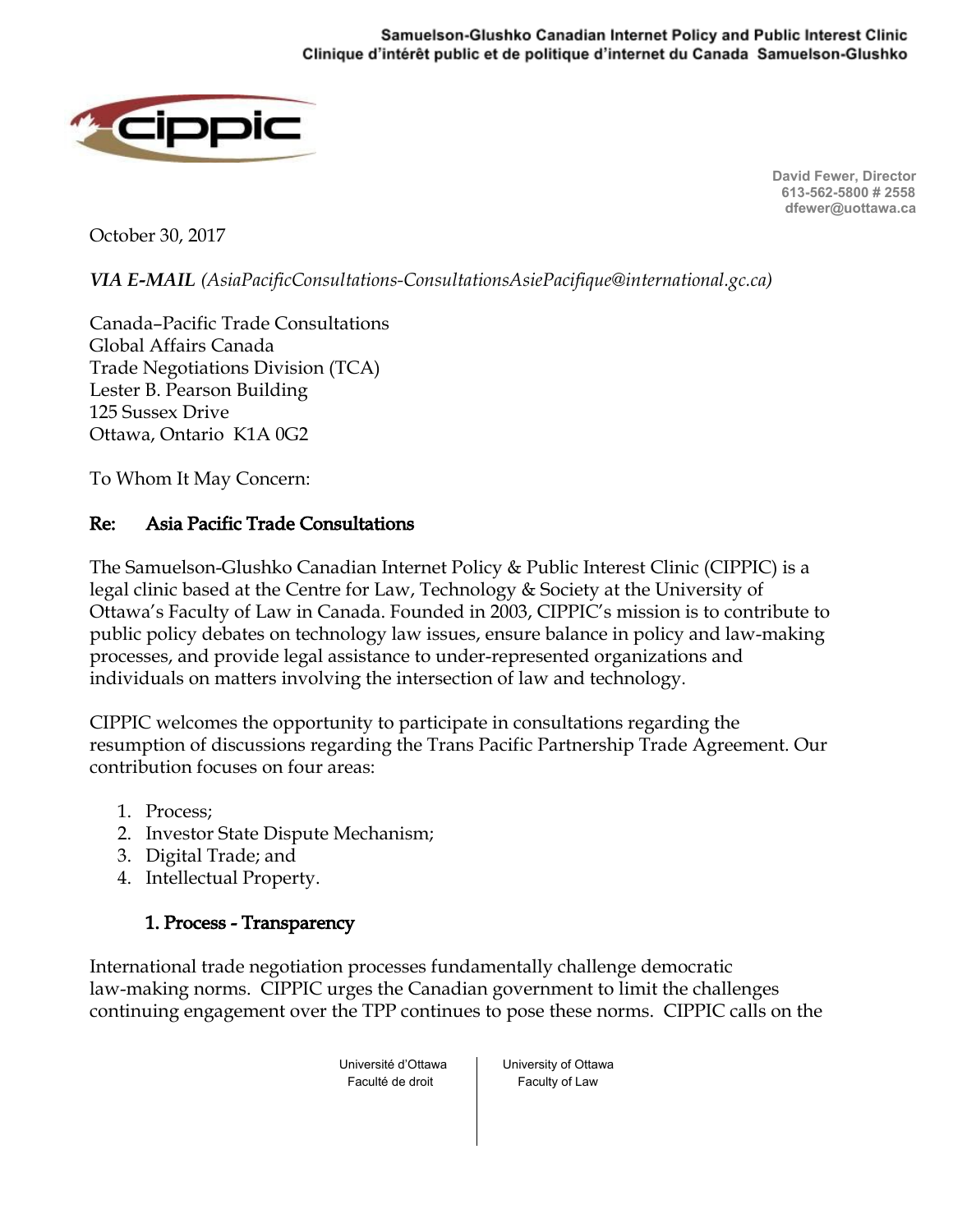Canadian government to require, at a minimum:

- public release of text proposals by governments before negotiations, with clear processes established for members of the public to comment on them;
- consolidated versions of negotiating texts published between negotiating rounds;
- locations and times of key meetings announced well ahead of time; and
- the establishment of consultative trade groups that are broadly representative of both business and public interest stakeholders with a commitment to conducting deliberations openly.

## 2. Investor State Dispute Settlement

CIPPIC has some experience with the NAFTA ISDS. We conclude that these provisions are problematic to the rule of law. We suggest that the TPP not include such provisions, relying instead on state-to-state dispute settlement mechanisms. If ISDS proves a requirement of NAFTA, we support the inclusion of ISDS rules in the Canada-EU Trade Agreement standard.

# 3. Digital Trade Chapter

CIPPIC has written extensively on the TPP's Digital Trade provisions. We refer you to the comments of CIPPIC Staff Counsel Tamir Israel and Public Citizen's Burcu Kilic, "The Highlights of the Trans-Pacific Partnership E-commerce Chapter", for specific comments. See [https://www.citizen.org/sites/default/files/tpp-ecommerce-chapter-analysis.pdf.](https://www.citizen.org/sites/default/files/tpp-ecommerce-chapter-analysis.pdf)

We note in particular that data localization limitations and protections for cross-border data transmissions have particular implications for Canada's privacy regime. See, for example, CIPPIC's comments before a special committee established by the BC Legislative Assembly on potential implications of TPP commitments for cross-border privacy protections in BC's *Freedom of Information and Protection of Privacy Act*: <https://cippic.ca/uploads/20151118-BCFOICommittee-Testimony.pdf>.

These concerns are all the more important given Canada's continuing focus on maintaining digital ties to Europe in the face of Europe's recent adoption of the *General Data Protection Regulation* and its enhanced requirements of personal data security.

## 4. Intellectual Property Chapter

The withdrawal of the United States represents an opportunity to return the TPP's IP chapter to a balanced state. CIPPIC's position is that intellectual property laws should not limit Canadians' freedom of expression, right to privacy and due process, or hinder our ability to innovate.

While the TPP includes a provision committing signatories to balanced laws, this provision is quite meagre. A commitment to balanced laws should include a positive mandate to ensure that IP laws include open exceptions, such as fair dealing. This reflects